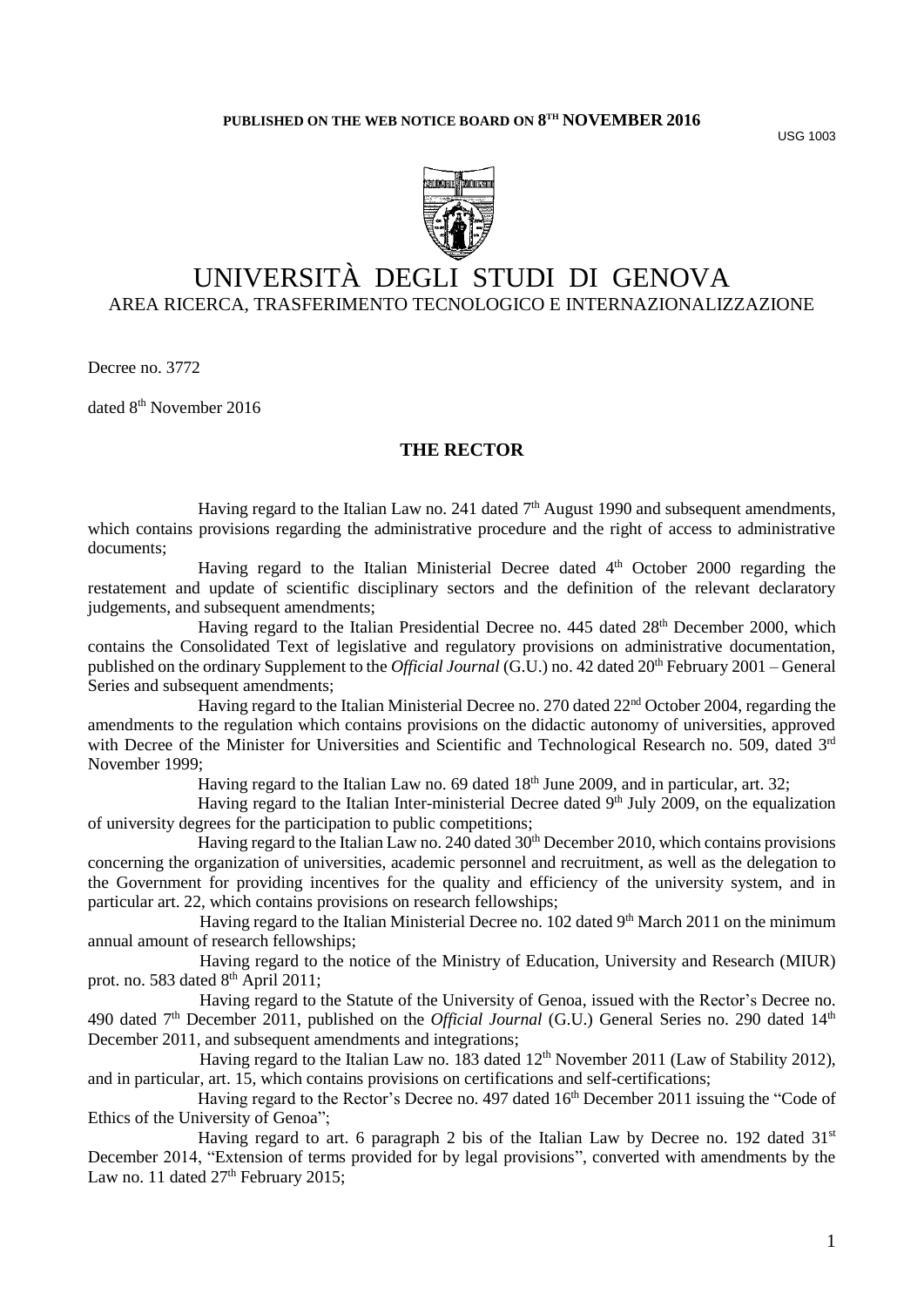Having regard to the "Employee Code of Conduct of the University of Genoa", issued with Rector's Decree no. 1143 dated 27<sup>th</sup> February 2015, implementing the Italian Presidential Decree no. 62 dated 16<sup>th</sup> April 2013, on the "Regulation on the code of conduct for civil servants according to art. 54 of the Italian Legislative Decree no. 165 dated  $30<sup>th</sup>$  March  $2001$ ";

Having regard to the Rector's Decree no.  $6144$  dated  $27<sup>th</sup>$  July 2015, issuing the "Regulation" for the awarding of research fellowships", and in particular art. 3 and art. 7 concerning the award of type "A" research grants with total funding from the university budget for the execution of projects submitted by the candidates themselves, relating to scientific areas of interest of the University;

Having regard to the resolution of the Academic Senate dated 26<sup>th</sup> July 2016 and of the Board of Directors dated 27nd July 2015, with which it has been approved, inter alia, the activation of n. 5 type "A" reseach grants in the first cost range, lasting one year, for the realization of research projects in the field of initiatives to encourage interdisciplinary and international design, particularly in the following five research themes:

- 1. 'Healthy aging' and 'personalized healthcare': technologies and methods for diagnosis, prognosis and therapy.
- 2. Technological, economic, engineering, technical and legal approaches for a smart, safe, 'green' and intermodal mobility.
- 3. Tools for a society resilient to hydrological, seismic, ecological, socio-political and cyber risks.
- 4. Ideas and tools for the transition towards a competitive, low cost, eco-friendly and smart energy system.
- 5. Strategies for a sustainable growth in the marine and maritime frameworks: an integrated approach to the maritime policy and the growth of the blue economies

Given the financial availability of the amount needed for the activati.on of the above said type "A" research grants approved by the Board of Directors in the same resolution.

## HEREBY DECREES

#### **ART. 1 Number of research fellowships**

1. An announcement is made for a public selection for the awarding of no. 5 research fellowships lasting one year, annual pre-tax amount  $\epsilon$  19.367,00, concerning projects submitted by the candidates themselves, relating the following five research themes:

- 1. 'Healthy aging' and 'personalized healthcare': technologies and methods for diagnosis, prognosis and therapy.
- 2. Technological, economic, engineering, technical and legal approaches for a smart, safe, 'green' and intermodal mobility.
- 3. Tools for a society resilient to hydrological, seismic, ecological, socio-political and cyber risks.
- 4. Ideas and tools for the transition towards a competitive, low cost, eco-friendly and smart energy system.
- 5. Strategies for a sustainable growth in the marine and maritime frameworks: an integrated approach to the maritime policy and the growth of the blue economies

2. According to art. 7, paragraph 2, of "Regulation for the awarding of research fellowships" the application must contain a project concerning on of the given research themes, and the selection of one research facility of the University of Genova proposed by the candidate for hosting the research. The application should enclose the applicant's scientific-professional *curriculum* which shall demonstrate the eligibility of the candidate to carry out the research project activities.

3. Students with a professional scientific curriculum suited to the performance of research activities are eligible to receive research fellowships.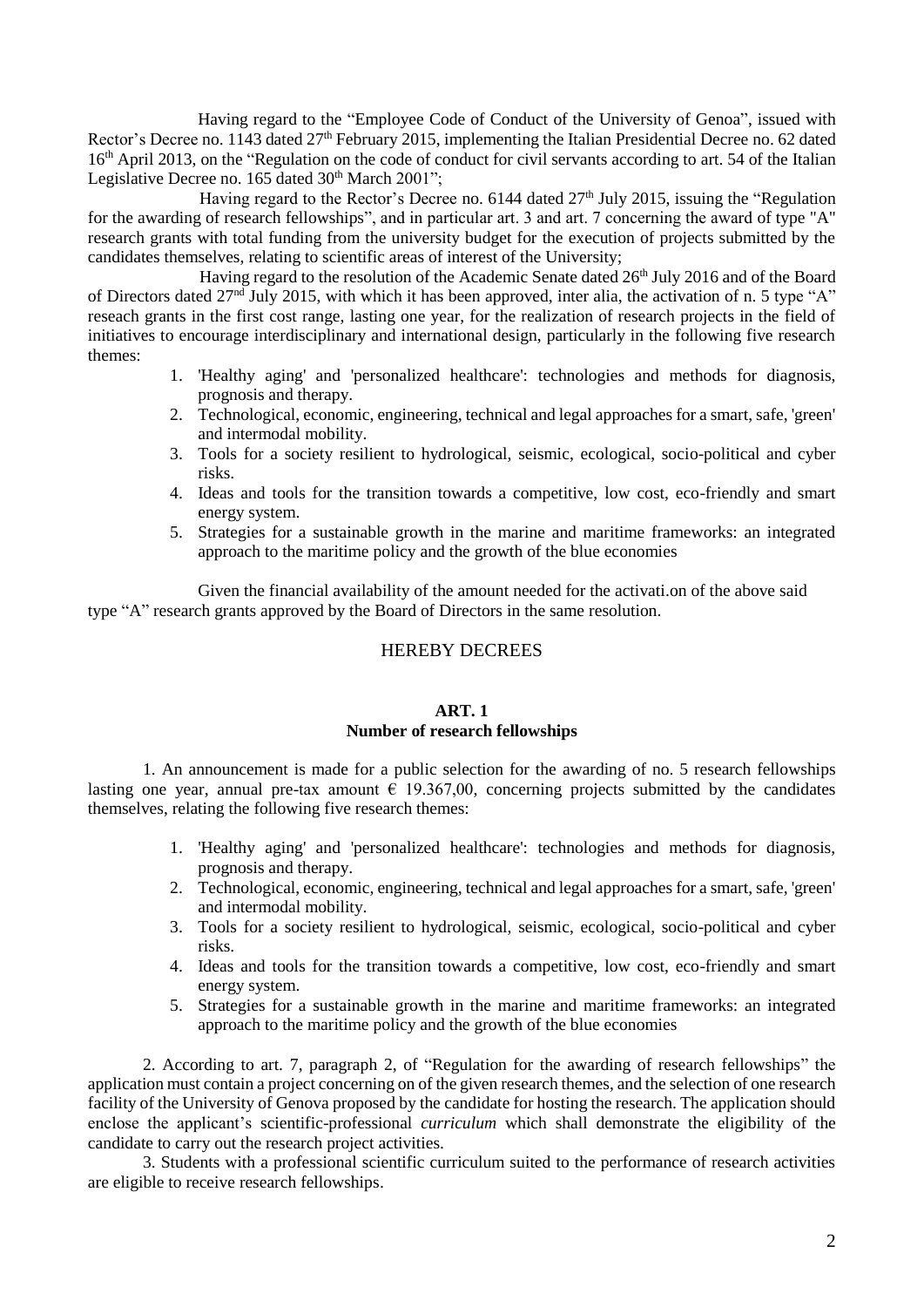4. The Administration ensures equality and equal opportunity between men and women with regard to access to employment and treatment at work.

5. This decree is published by electronic means on the web notice board in the website of the University of Genoa.

#### **ART. 2**

#### **Admission requirements and grounds for exclusion**

1. In order to be admitted to the selection, the candidates must possess a master degree (Laurea specialistica or Laurea Magistrale ) or a foreign equivalent qualification.

2. No candidate with family or kinship relationship, up to and including the fourth degree, as well as no candidate married, with a Professor belonging to the department or institute, where the research activity is performed, or with the Rector, General Director or a member of the Board of Directors of the University may be admitted to the public selections for the awarding of research fellowships.

3. Admission requirements and grounds for exclusion are referred to the expiration date of the term established for submitting the application.

4. The candidates are admitted with reserve to the selection procedure. This University may arrange, by means of a justified measure, to exclude a candidate from the selection due to lack of the prescribed requirements. Any such measure will be communicated to the candidate concerned by way of registered letter with acknowledgment of receipt.

## **ART. 3 Procedure for submission of the application**

1. The candidate shall submit his/her application for the admission to the selection by electronic means, filling in the relevant form, within the deadline in the subsequent paragraph. To this purpose, the candidate shall use a specific computer application, which is available at the address [https://concorsi.unige.it,](https://concorsi.unige.it/) and necessarily requires the possession of a certified email address, in order perform a self-registration to the system. The candidate shall enter all the data required for submitting the application and then print the receipt, which will be automatically sent via email. The receipt must be kept and made available in case of any check by the Administration. Upon forwarding, an identification number will be automatically assigned to the application. This number must be specified in any subsequent communication, together with the selection code displayed by the computer application. The date of the electronic filing of the application for the admission to the selection is certified by the information system. Upon the expiration date of the term established for the submission, this system will not allow any candidate to access and send the relevant electronic form. Within the expiration date, the candidate may forward further applications regarding the same selection, in order to amend any error and/or add any integration. For the admission to the selection the application with the most recent submission date will be considered valid. Furthermore, the system requires that the electronic documents referred to in paragraph 8 below are attached to the application as well. **No other way of submission or sending of the applications for the admission to the selection will be accepted.** 

2. The electronic process for the filling in and sending of the application must be completed within 12 a.m. of the thirtieth day after the day of publication of this Announcement on the web notice board in the website of the University.

3. If the expiration day falls on a holiday, it will be possible to fill in and send the application within 12 a.m. of the first next working day.

4. Without prejudice to the provisions of art. 5, paragraph 6, all the communications regarding the public selection announced with this Decree will be forwarded to the candidates concerned by means of registered letter with acknowledgment of receipt.

5. In the application the candidate shall declare his/her full name, date and place of birth, tax code and place of residence, as well as:

a) the possession of the degree referred to in art. 1. The candidates in possession of a degree obtained abroad shall also specify if this degree, according to the regulation in force, has been declared equivalent to the degree required by this Announcement. The candidate shall also specify the name of the University, which awarded such degree, the date of award and the final degree mark; b) his/her citizenship;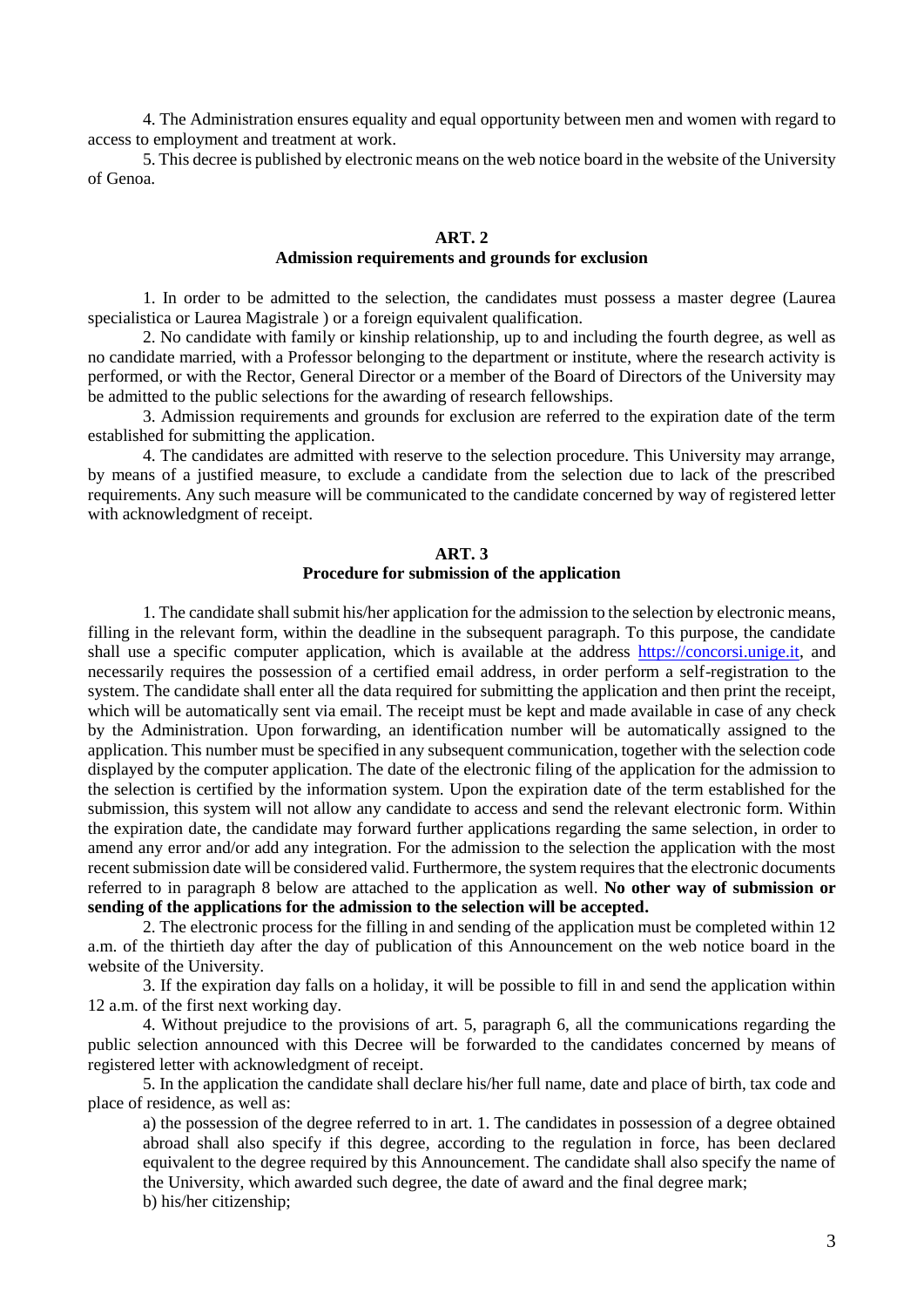c) that he/she has no family or kinship relationship, up to and including the fourth degree, and is not married, with a Professor belonging to the department or institute, where the research activity is performed, or with the Rector, General Director or a member of the Board of Directors of the University;

d) whether he/she has received a doctoral grant;

e) whether he/she has already been holder of a research fellowship according to art. 22 of the Italian Law no. 240/2010*;*

f) whether he/she has already been holder of a contract according to art. 24 of the Italian Law no. 240/2010 (fixed term researcher position);

g) being a citizen of a non-EU country, the possession of the residence permit necessary to perform the activity provided for by the contract in art. 7;

h) that he/she is acquainted with the provisions of art. 13 of the Rector's Decree no. 6144 dated  $27<sup>th</sup>$ July 2015 and subsequent amendments and integrations, regarding the prohibition of plurality of offices and the incompatibility;

i) the choice of the foreign language in which to be tested during the interview;

l) whether he/she will request to perform the interview by electronic means, through a SKYPE video conference call;

m) the choice of a research facility of the University of Genova proposed by the candidate for hosting the research.

Lack of the declarations provided for in letters a), c) will result in exclusion from the selection

6. The application must include the e-mail address as well as the address elected by the candidate for the purposes of the selection. Any variation must be promptly notified to the administration to which the application has been addressed.

7. The declarations made in the application must be considered issued according to the Italian Presidential Decree no. 445/2000 and subsequent amendments, by candidates entitled to make use of the simplified administrative certifications permitted by the above decree.

8. Candidates shall enclose to their application:

a) a non-certified photocopy of an identification document in electronic format (.pdf, .jpg, .gif, etc.) via scanning or digital photography of the same;

b) a research project concerning one of the research themes listed in art. 1. The project must be drawn up on the attached form A and should be no longer than three pages;

c) a scientific-professional *curriculum* and a self-certification relevant to the truthfulness of the information contained therein, drawn up on form *B* attached herewith;

d) if he/she is a foreign citizen, a photocopy of the residence permit, if possessed, in electronic format (.pdf, .jpg, .gif, etc.) via scanning or digital photography of the same;

e) publications, which are deemed useful for the purposes of the selection. The above documents shall be attached to the application in .pdf format and declared compliant with the original copies through a proper self-executed affidavit, drawn up on form C attached herewith. This declaration shall contain also a numbered and detailed list of the files transmitted by electronic means, together with the application, as specified in paragraph 1.

f) the candidate, who intends to avail himself/herself of the option to be interviewed by by electronic means (SKYPE video conference call) shall declare his/her intention in the application for the admission to the selection and attach at least one letter of introduction issued by professors in Italian or foreign Universities or Research Institutes.

9. According to art. 15, paragraph 1, of the Italian Law no. 183 dated  $12<sup>th</sup>$  November 2011, the candidates shall demonstrate the possession of the qualifications only by means of the declarations established by the abovementioned Italian Presidential Decree no. 445/2000 and subsequent amendments.

10. The same procedures as those established in the previous paragraphs for Italian citizens apply to the citizens of the European Union. Citizens of countries not belonging to the European Union can use selfcertifications as established in art. 4

11. Candidates may not make reference to qualifications or publications submitted to this Administration or other Administrations or qualifications attached to other applications for participation to other competitions.

12. The works legally registered as established by the Italian Legislative Decree of the King's Lieutenant no. 660/1945, as integrated and amended by the Italian Law no. 106/2004 and the Italian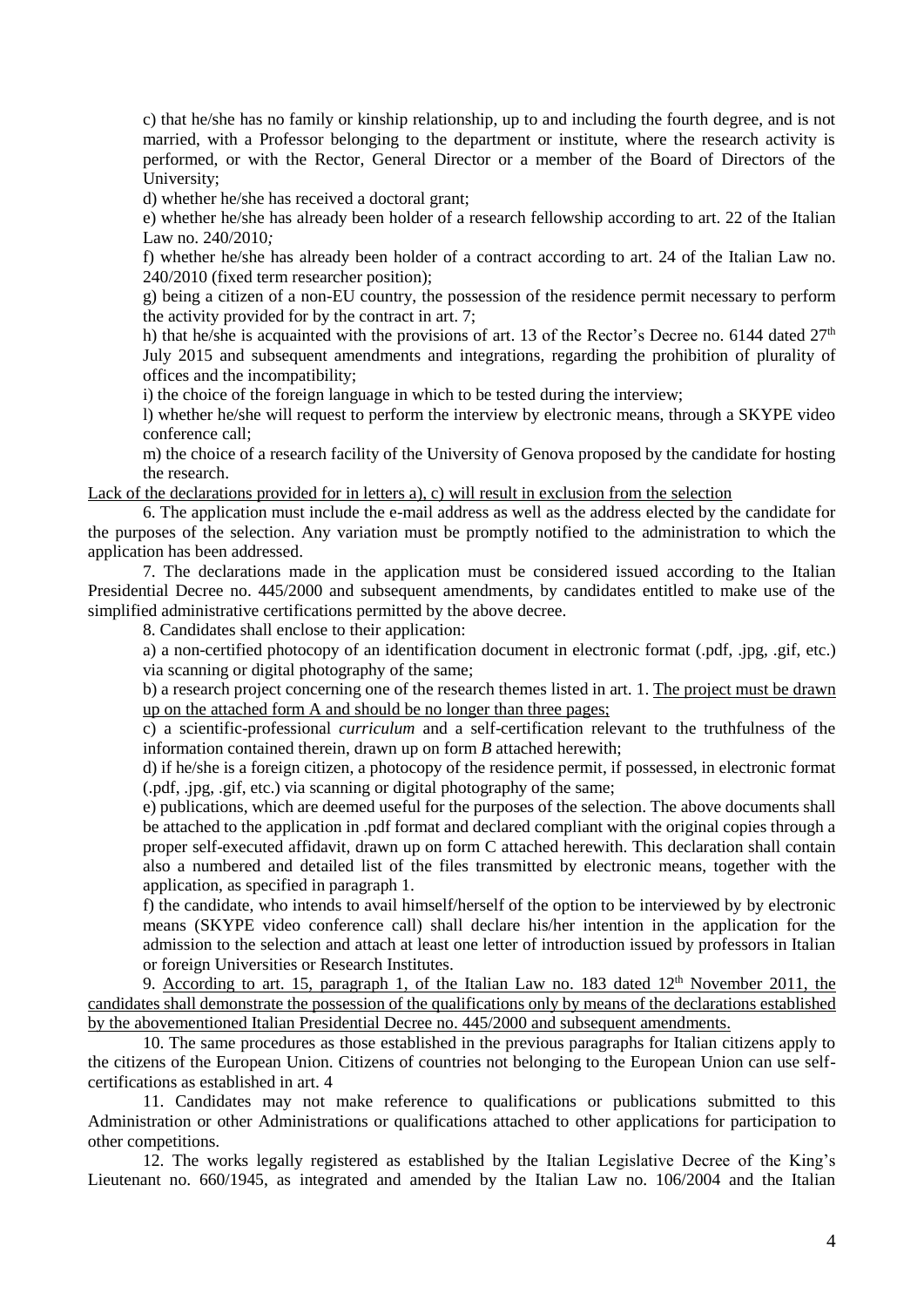Presidential Decree no. 252/2006 may be evaluated for the purposes of the public selections referred to in this Announcement.

13. This Administration shall perform suitable checks, even sample checks, in any case of wellfounded doubts as to the truthfulness of the self-certifications. If the above check reveals that the content of the declaration is not true, the declarant will forfeit any benefits resulting from the provision issued on the basis of the untruthful declaration, without prejudice to the provisions of the criminal code and relevant special laws.

14. This University does not take any responsibility for failure to receive applications due to technical problems related to the Internet service and email operation and/or configuration made available by the provider of the candidate.

15. This University does not take any responsibility for failure to receive communications, because a wrong address was provided by the candidate or due to a missed or late notification of change of the address specified in the application. The same applies in case of any postal or telegraphic error or errors attributable to third parties, chance or force majeure.

#### **ART. 4**

#### **Citizens of countries not belonging to the European Union – self-certifications**

1. Citizens of countries not belonging to the European Union regularly residing in Italy can use the self-certifications established by the Italian Presidential Decree 445/2000 referred to above only in respect to the status, personal qualities and facts that can be certified or attested by Italian public bodies, without prejudice to the special provisions contained in the laws and regulations concerning immigration and the status of foreigner.

2. Outside the cases provided for in the preceding paragraph, citizens of countries not belonging to the European Union authorised to reside in the territory of the Country can use the aforementioned selfcertifications, if the same are produced under international agreements between Italy and the country of origin of the declarant.

## **ART. 5**

#### **Qualification assessment and interview**

1. Examinations will take place in the premises of the University of Genoa and will be aimed at ascertaining the candidate's preparation, experience and aptitude towards research. They consist of: - assessment of the research project and of the qualifications submitted;

- an interview on the research project;

2. The selection committee in art. 6 below predetermine the general criteria for assessment of research project, qualifications and interview and makes them public by affixing the same in the place of examination and on the website https://unige.it/concorsi/assricerca/.

3. Works drawn up in cooperation may be considered as usable qualifications only if it is possible to separate and identify the contribution of each single author, so as to assess the candidate in the part concerning him/her.

4. An overall score of 40 is assigned to the candidate's research project and an overall score of 30 is assigned to the qualifications and scientific-professional *curriculum.* At the end of the assessment of research project and qualifications, the selection committee will publish and affix the results of each candidate in the place of examination. Candidates are admitted to the interview only if the assessment results in an overall score equal to or greater than 49/70 points.

5. The interview timetable, with the indication of the relevant place of examination, will be notified to all the candidates concerned receipt at least fifteen days before the day of the examination by means publications on the website https:/unige.it/concorsi/assricerca/. **Said communication has the value of notification for all purposes, and all the candididates, except for those who have received a formal communication of exclusion, are required to be present, without further notice, at the communicated place in the date of examination.** 

7. The interview is held publicly. If the the candidate is not resident or domiciled in Italy, or is resident or habitually domiciled at a distance of more than 300 km from the selection centre, the interview can be held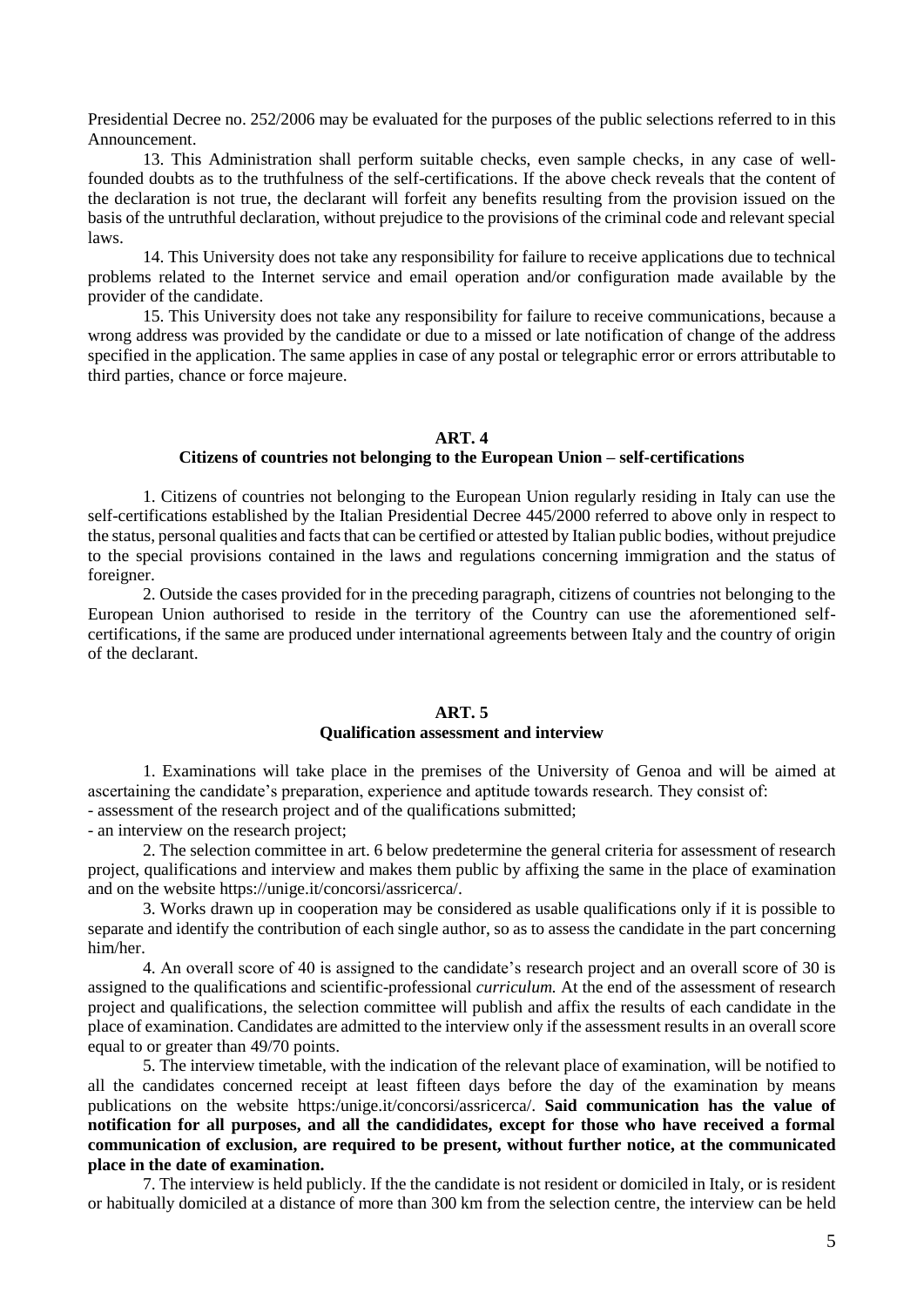by electronic means, ensuring the identification of the candidate and the publication of the test. The candidate, who intends to avail himself/herself of the option to be interviewed by such means shall declare his/her intention in the application for the admission to the selection and attach at least one letter of introduction issued by professors in Italian or foreign Universities or Research Institutes. The interview can be held in a foreign language.

8. At the end of each step, the selection committee will publish and affix the results of the qualification and interview assessment of each candidate in the place of examination.

9. In order to be admitted to the interview, the candidates shall submit a valid identification document. In order to be admitted, the candidates who submit expired identification documents must declare at the bottom of the photocopy of the same that the data contained therein have not changed since the date of issue.

#### **ART. 6 Selection Committee**

## **Formation and approval of the classifications**

1. In order to ensure specific expertise in the public selection of projects submitted by the candidates and on the assessment of their qualification, the Rector on the proposal of the Academic Senate, appoints a single Committee composed of at least three university professors, also from other universities. The Commission may use without additional burdens of public finance, highly qualified Italian or foreign expert auditors external to the University.

2. Once the tests have been carried out, the Committee will draw up the relevant classification for each research theme through the sum of the score assigned to the project, the qualifications and the score achieved by each candidate during the interview and name the winner of the fellowship for each research theme.

3. The Committee shall also identify the main scientific research field of the research of each winner;

4. The Committee shall transmit the proceedings to the administration for the acts of competence, identifying the research facility of this university where the research shall be carried out.

5. The classification of merit is approved and the winners of the public selection declared by Rector's Decree.

6**.** The classification of merit is published on the web notice board in the website of the University of Genoa. Objections may be raised starting from the date of the above publication.

7. In order to award the research fellowship, it is necessary that the structure identified for the conduct of research, by resolution of its collective body, undertakes to guarantee the smooth running of the project, providing adequate structural and material resources, and indicates the scientific manager.

#### **ART. 7 Awarding of the research fellowship Research fellowships to non-EU citizens**

1. The awarding of the research fellowship is formalized through the stipulation of a contract of private law between the University of Genoa and the winning candidates resulting from the classification of merit as per art. 6, paragraph 5 above, for the duration specified in Art. 1 of this Announcement, subject to ascertainment of the prescribed requirements.

2. The overall duration of the relations established following announcements issued according to the Italian Law no. 240 dated 30<sup>th</sup> December 2010, including any renewals, may not in any case exceed six years, excluding the period during which the fellowship was enjoyed together with the research doctorate, within the maximum limit of the legal duration of the relevant course.

3. The overall duration of the relations established with the holders of fellowships implemented following announcements issued according to the Italian Law no. 240 dated  $30<sup>th</sup>$  December 2010, and of the contracts referred to in art. 24 of the same law, stipulated also with different state, non-state or telematic universities, as well as with the institutes referred to in art. 8, paragraph 1, with the same subject, may not in any case exceed twelve years, including non-continuous periods.

4. For the purpose of calculating the duration of the aforementioned relations, periods of leave due to maternity or health reasons will not be taken into account according to the regulations in force.

5. Upon contract stipulation, the winner shall sign the following declarations: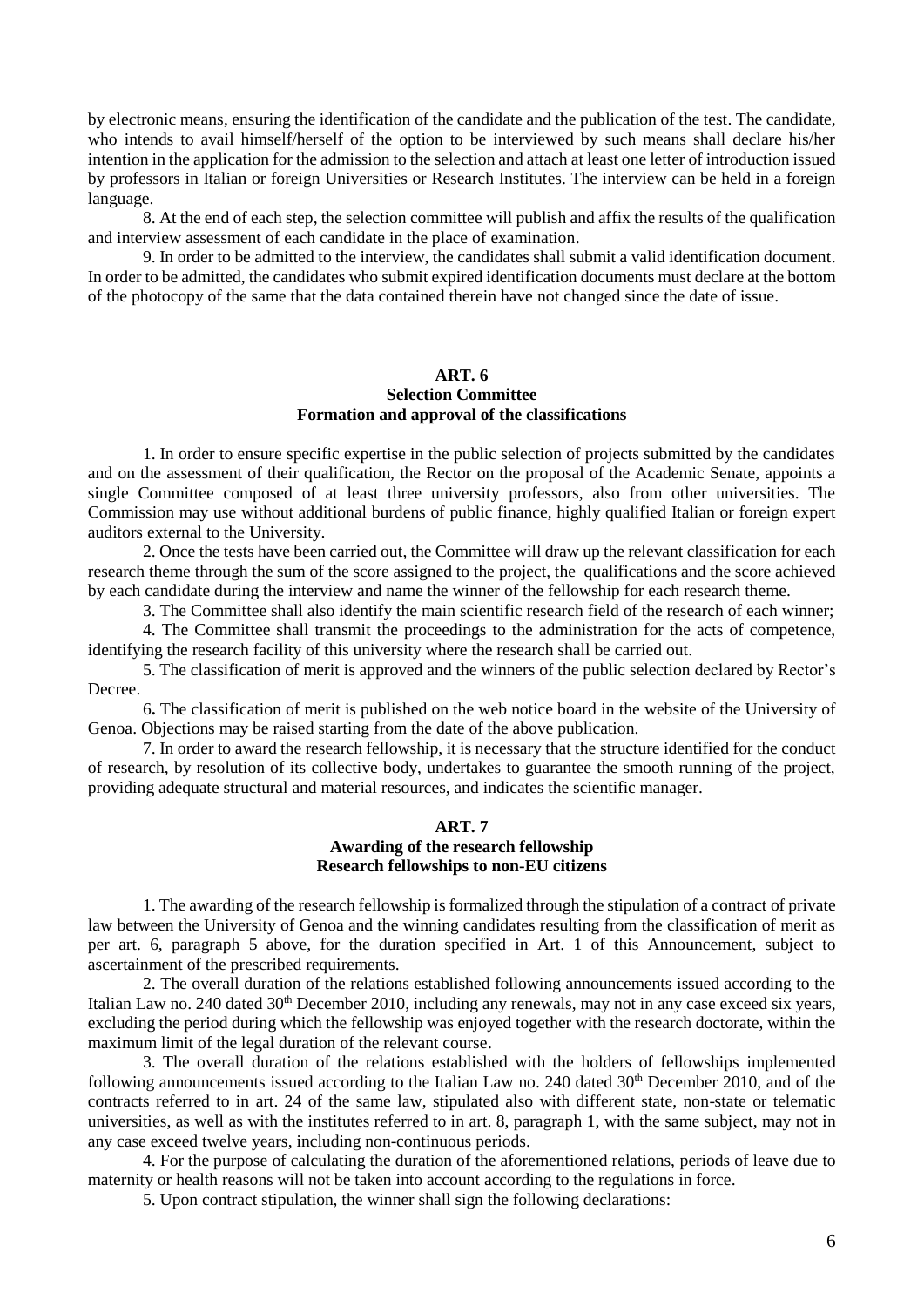- that none of the impedimental conditions referred to in art. 11 applies to him/her;
- that he/she has no family or kinship relationship, up to and including the fourth degree, and is not married, with a Professor belonging to the department or institute, where the research activity is performed, or with the Rector, General Director or a member of the Board of Directors of the University;
- being an employee of public administrations different from those referred to in art. 8, paragraph, 1, that he/she has been placed on unpaid leave;
- whether he/she has received a doctoral grant;
- whether he/she has already been holder of a research fellowship according to art. 22 of the Italian Law no. 240/2010;
- whether he/she has already been holder of a contract according to art. 24 of the Italian Law no. 240/2010.

6. The research fellowship may be renewed, in accordance with paragraphs 5, 6 and 7 of art. 11 of the "Regulation for the awarding of research fellowships", on request from the structure identified for the conduct of the research which will have to undertake the entire financial cost of the renewal.

7. Candidates who are citizens of non-EU countries may be awarded a research fellowship only if they are in possession of a residence permit for scientific research as per art. 27 *ter* of the Italian Legislative Decree no. 286/1998 and subsequent amendments. In such cases, the institute, which has required the fellowship, implements, by mutual consent with the competent offices of this Administration, the procedures aimed at achieving the above residence permit

8. The research fellowship is awarded to a non-EU citizen only upon conclusion of the procedure described in paragraph 7 above.

## **ART. 8 Personal requirements**

1. The following are not eligible for research fellowships: employees of the universities, public research and experimentation institutes and bodies, the National Agency for New Technologies, Energy and Sustainable Economic Development (ENEA) and the Italian Space Agency (ASI), as well as of the institutions whose scientific specialization diploma has been recognized equivalent to the doctoral degree, according to art. 74, paragraph  $\overline{4}$ , of the Italian Presidential Decree no. 382 dated 11<sup>th</sup> July 1980.

2. The research fellowship does not give rise to rights with respect to access to permanent employment at the university and in no way constitutes a subordinate working relationship.

3. An employee working for public administrations different from those referred to in paragraph 1 is placed on unpaid leave.

#### **ART. 9 Economic and regulatory treatment**

1. Financial charges arising from these selections are charged to the available funds of departments and centres. They must be transferred to the budget of the University, using, when necessary, any funds, even in the case of defaults or delays by any third parties, with six-monthly payments in advance.

2. The amounts of research fellowships are determined by the Board of Directors according to art. 1 of the Regulation for the awarding of research fellowships, taking into account the provisions of the regulations in force. The contract referred to in art. 7 contains the annual pre-tax amount of the research fellowship. This amount is payed according to monthly deferred instalments.

3. With respect to taxation, fellowships are subject to the provisions of art. 4 of the Italian Law no. 476, dated 13th August 1984, and with respect to social security, to those of art. 2, paragraph 26 and following, of the Italian Law no. 335 dated  $8<sup>th</sup>$  August 1995, and subsequent amendments.

4. Variations in social security (INPS) rates restate year by year the cost established for the fellowship.

5. The University provides insurance cover according to the regulations in force.

#### **ART. 10 Research fellowship holders' rights and duties**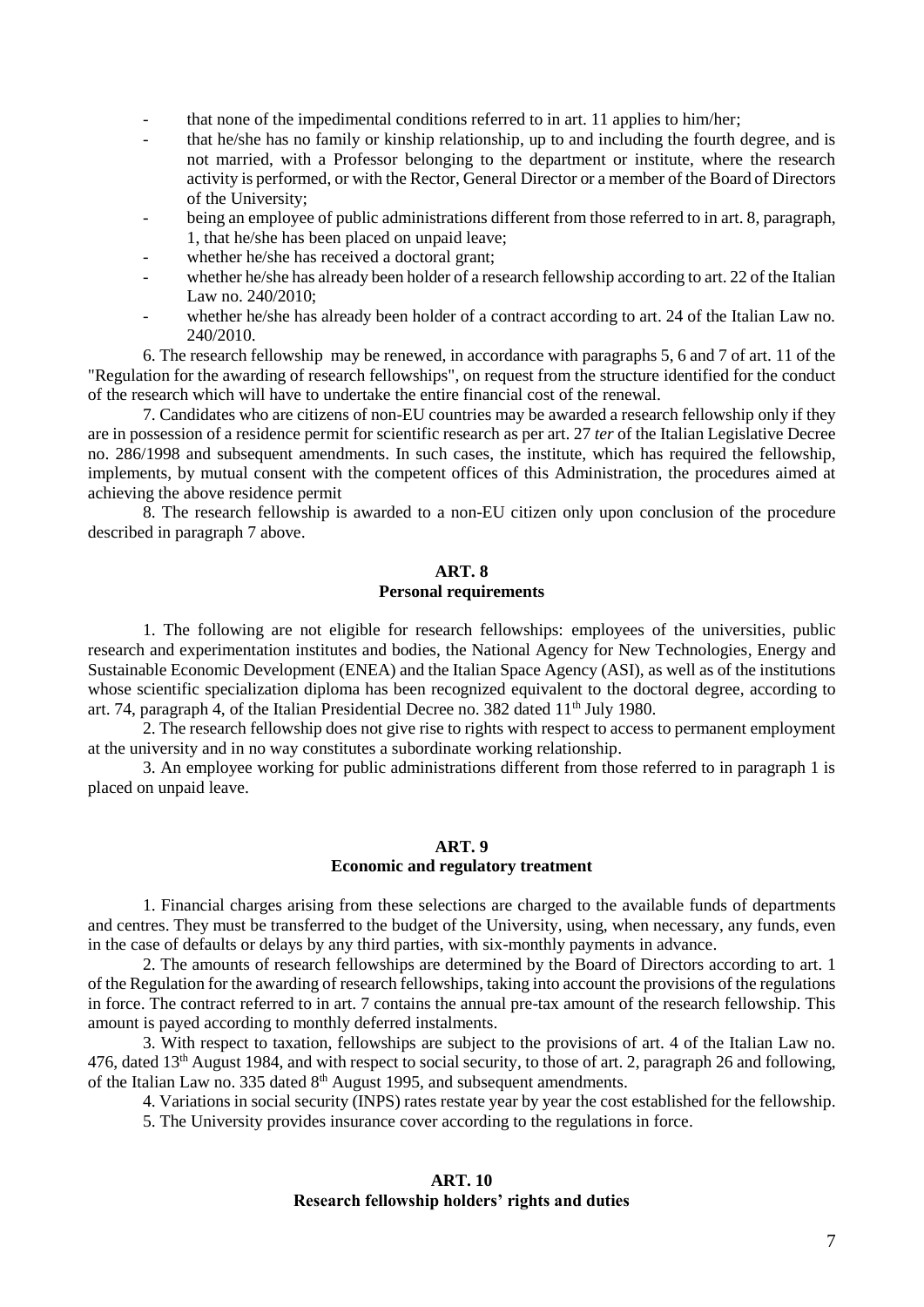1. Fellowship holders perform their activity within research projects and in close connection with the realization of the same, under the direction of the scientific coordinator, autonomously and without set working times.

2. The fellowship holder is required to submit each year to the Board of the concerned institute a detailed report on the activity performed.

3. The fellowship holder may perform part of his/her research activity abroad:

- a) if he/she is the beneficiary of a study grant, awarded by national or foreign institutions, in order to integrate the research activity with stays abroad;
- b) if the research activity abroad is consistent with the research program to which he/she is contributing, upon authorization by the institute, on a grounded proposal from the scientific coordinator. In this case, a possible grant as partial reimbursement of travel expenses and stays abroad may be defined and paid by the reference institute.

4. The fellowship holder may take part in comparative assessment procedures for awarding contracts regarding the performance of didactic activities, both regular and integrative, provided that such activity is performed outside his/her commitment as fellowship holder, is compatible with the research activity and approved by the reference institute, as provided for in the relevant regulation of this University.

5. The fellowship holder may contributes articles, participate as speaker in seminars, meetings and conferences, perform guidance and tutorship activities and take part in Examining Boards in his/her capacity as a teaching assistant.

6. The fellowship holder may perform activities within a university spin-off, upon authorization by the scientific coordinator, as provided for in the relevant regulation of this University.

7. The fellowship holder may be introduced into clinical research teams, without any direct function regarding the patients' care and treatment, under the direct control of the scientific coordinator.

#### **ART. 11**

#### **Prohibition of plurality of offices - Incompatibility**

1. The research fellowship may not be accumulated with other study grants awarded for any reason, without prejudice to the provisions of art. 10, paragraph 3, lett. a).

2. The legal ownership of the research fellowship is not compatible with attendance of any university courses, specialist or second level degrees, research doctorates with grants, medical specialization, in Italy or abroad, and university master's degrees.

3. The legal ownership of the research fellowship is not compatible with employment relations, without prejudice to art. 8 paragraph 3, other collaboration contracts or income arising from freelance-professional activities continuously performed, unless this is a limited autonomous work activity to be performed upon authorization by the scientific coordinator, and provided that such activity does not interfere with the performance of the research activity nor lead to a conflict of interests with the University.

#### **ART. 12 Absence from work**

1. The following shall apply to research fellowships: provisions regarding the mandatory maternity leave, the provisions referred to in the Decree of the Italian Minister of Labour and Social Security dated 12<sup>th</sup> July 2007, published on the *Official Journal* (G.U.) no. 247 dated 23th October 2007, and, as regards sick leave, art. 1, paragraph 788, of the Italian Law no. 296 dated 27<sup>th</sup> December 2006, and subsequent amendments. During the mandatory maternity leave, the indemnity paid by the Italian National Institute of Social Security (INPS) according to art. 5 of the above Decree dated  $12<sup>th</sup>$  July 2007 will be supplemented by the University up to the full amount of the research fellowship.

2. The financing of the research fellowship is suspended during the period of mandatory or optional maternity leave, or in cases of inability due to holder's illness for a period exceeding two months per year. In these cases, the duration of the contract will be extended for a period equal to that of the suspension. In all other cases of inability for periods exceeding two months per year, this University reserves the right to terminate the contract or suspend the relevant payment.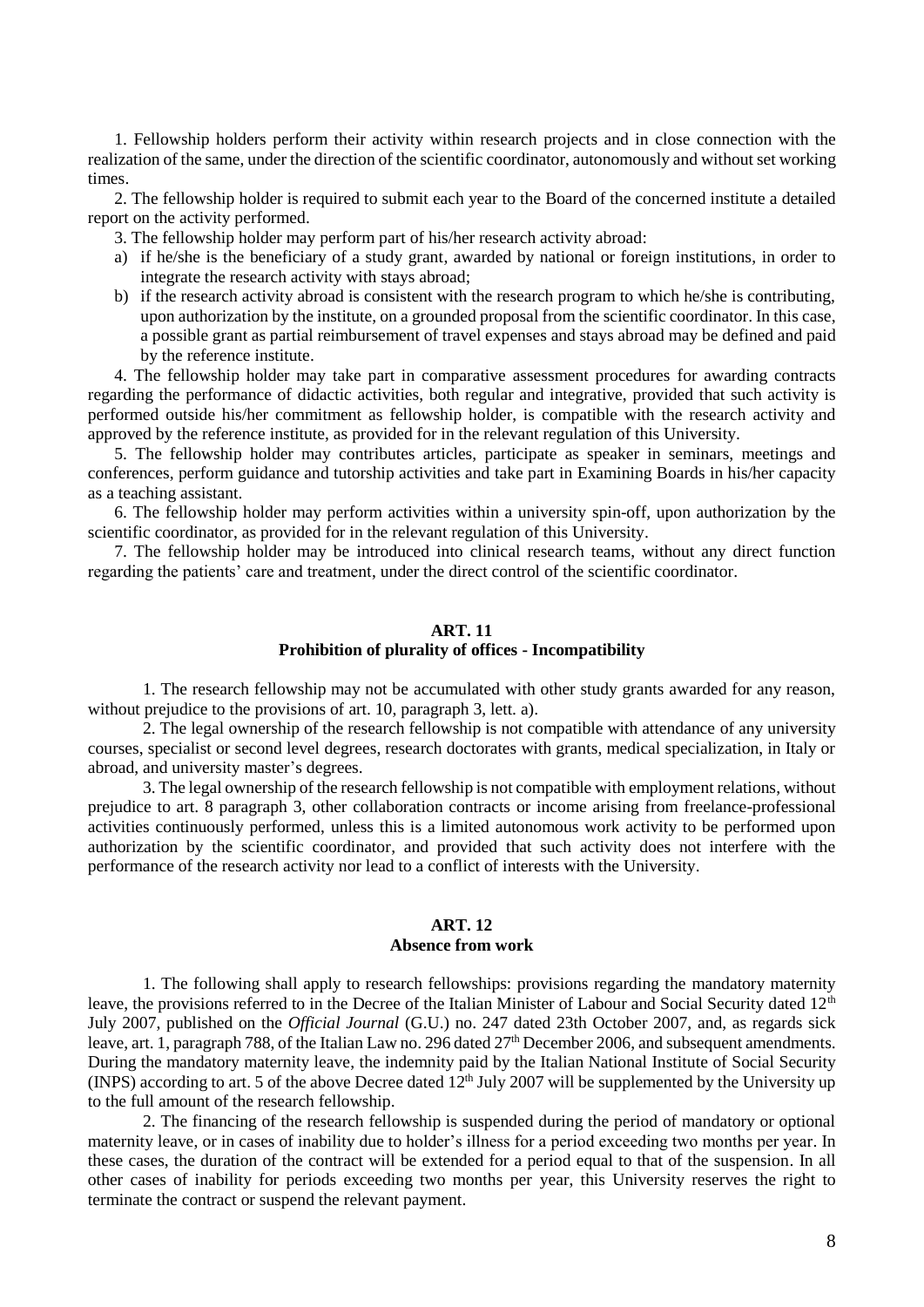#### **ART. 13 Document submission**

1. In order to ascertain the prescribed requirements and taking into account the declarations, valid for an unlimited period, already resulting from the application for the admission to the selection, the winning candidate, being an Italian or EU citizen, will be required to submit to this University, within thirty days from the date when the contract was stipulated, the following documents:

- a) self-certification regarding the holding of citizenship, if more than six months have passed since the date of submission of the application;
- b) self-certification relevant to the positions in art. 7, paragraph 5.

2. Citizens of countries not belonging to the European Union regularly residing or authorized to reside in Italy shall submit, within thirty days as above, the self-certification referred to in paragraph 1, lett. a), if more than six months have passed since the submission of the application and the conditions in art. 4 have been met. The same citizens shall demonstrate to meet the requirements not covered by the abovementioned declaration through the submission of a proper certification.

3. Except for the cases referred to in the preceding paragraph, non-EU citizens shall submit within thirty days as above:

a) a citizenship certification;

b) a certification o attestation relevant to the positions referred to in art. 7, paragraph 5.

4. These documents are considered submitted in due time, even if they are sent by registered letter with acknowledgment of receipt within the abovementioned deadline. To this purpose, the postmark of the accepting postal office will serve as proof.

5. The fellowship holder will be required to rectify within 30 days from the date of receipt of the request any incomplete documents or documents containing retrievable errors, under penalty of termination of the contract.

#### **ART. 14 Termination**

1. The contract will terminate automatically at the end of the specified period.

- 2. The contract will terminate, as well, due to the following conditions:
- a) annulment of the public selection procedure;
- b) supervening impossibility of continuing the collaboration in research activity, without prejudice to the provisions of art. 12, paragraph 2;
- c) infringement of the rules of conduct provided for in art. 2, paragraph 3, of the Employee Code of Conduct of the University of Genoa, issued with Rector's Decree no. 1143 dated  $27<sup>th</sup>$  February 2015, and implementing the Italian Presidential Decree no.  $62$  dated  $16<sup>th</sup>$  April 2013.

3. The procedure to terminate the contract may be started, as requested by the scientific coordinator, also as a result of a serious breach by the fellowship holder.

4. The Administration will proceed to the termination of the contract following the relevant resolution by the Board of the reference institute of the fellowship holder. The Administration shall also take into account any grounded negative report, drawn up by the scientific coordinator of the research project, as regards the activity performed by the fellowship holder.

#### **ART. 15 Processing of personal data**

1. Personal data provided by the candidates will be processed by the University of Genoa – Research, Technological Transfer and Internationalization Area (Area ricerca, trasferimento tecnologico e internazionalizzazione), according to the Regulation concerning the processing, communication and disclosure of personal data, referred to in the Rector's Decree no. 198 dated 11th July 2001.